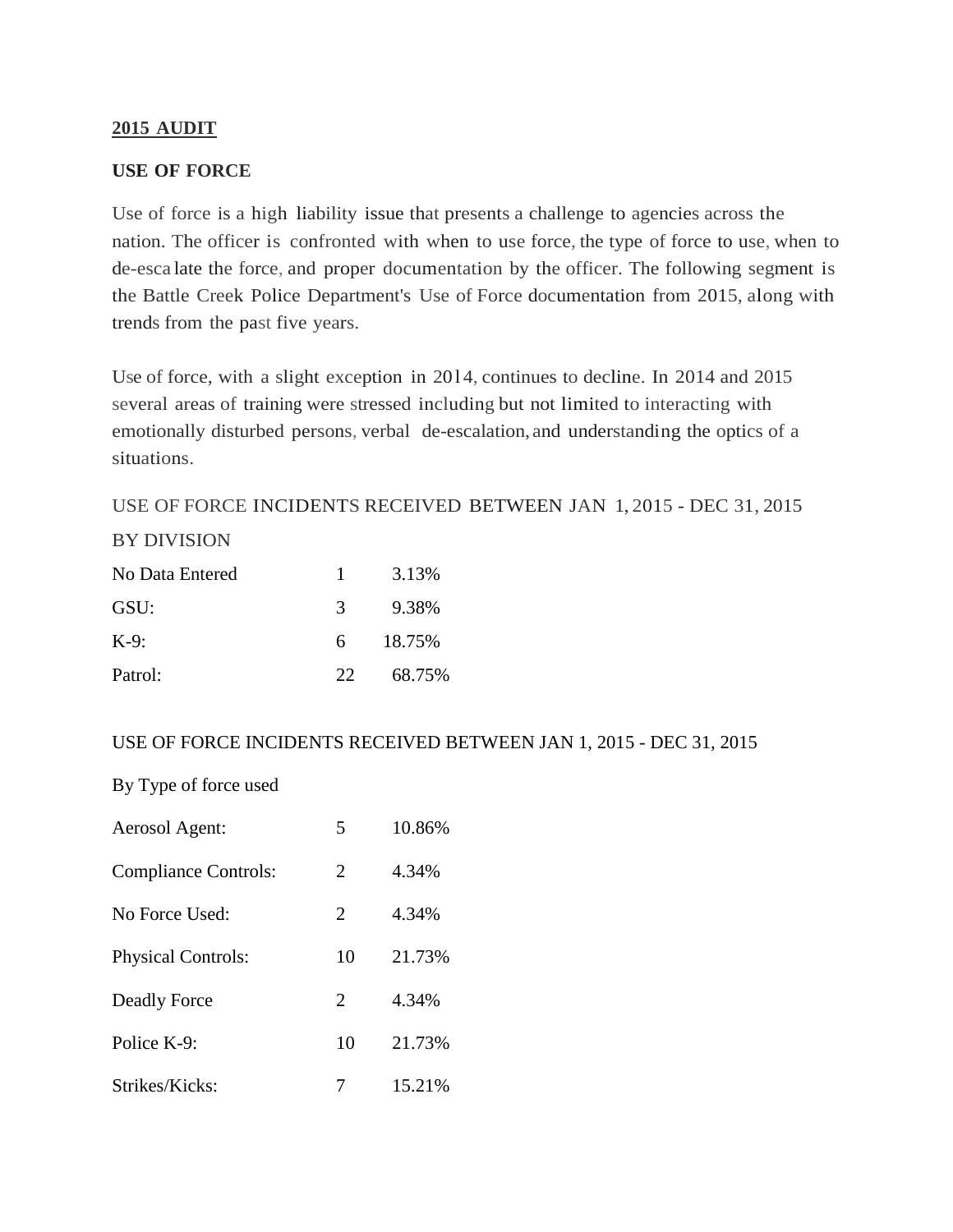| Taser: |  | 17.39% |
|--------|--|--------|
|--------|--|--------|

#### USE OF FORCE INCIDENTS RECEIVED 2015: BREAK DOWN BY REASON

|      | 2015 Assaulting an Officer | 2  |
|------|----------------------------|----|
|      | 2015 Assaulting Civilian   | 1  |
|      | 2015 Combative Subject     | 4  |
|      | 2015 Prisoner Injury       | 1  |
| 2015 | <b>Protective Custody</b>  | 3  |
|      | 2015 Resisting Arrest      | 21 |

#### USE OF FORCE INCIDENTS RECEIVED 2015: BREAKDOWN BY SERVICE BEING RENDERED\*

| 2015 Arrest                   | 27 |
|-------------------------------|----|
| 2015 Assisting Outside Agency | 4  |
| 2015 Assisting Outside Dept.  | 1  |
| 2015 Call for Service         | 5  |
| 2015 Traffic Stop             | 3  |

\*One incident may result in two different types of service rendered. Example: A 911 call regarding a reckless driver. The driver is stopped and resists arrest. This is recorded as two services rendered, the traffic stop and the arrest.

### USE OF FORCE INCIDENTS RECEIVED 2015: BREAK DOWN BY CITIZEN INJURED

2015 No 16

2015 Yes 16

### USE OF FORCE INCIDENTS RECEIVED 2015: BREAKDOWN BY ASSESSED CITIZEN **CONDITION**

2015 Alcohol 8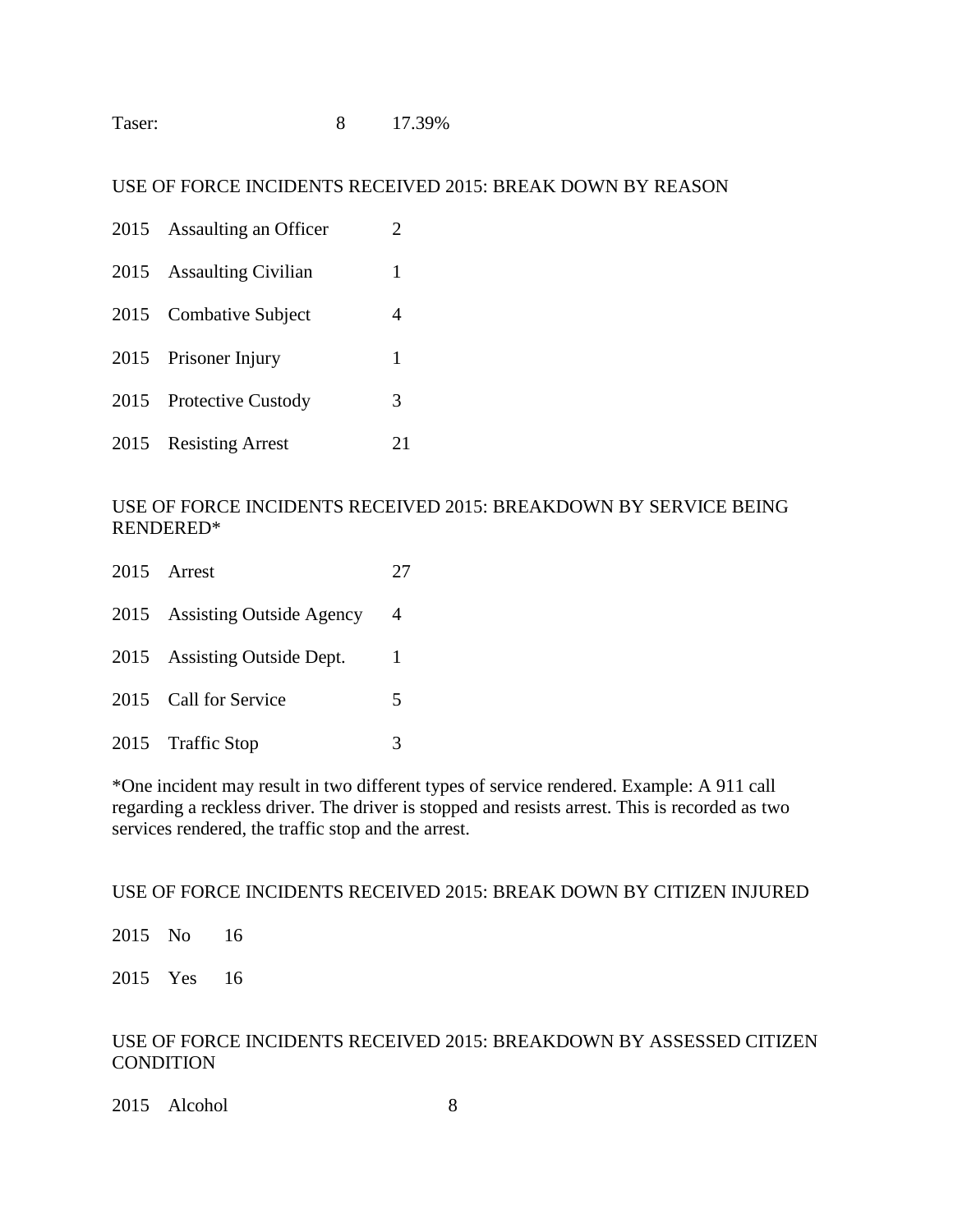| 2015 Alcohol and unknown drugs |    |
|--------------------------------|----|
| 2015 Mentally unstable         |    |
| 2015 None detected             | 12 |
| 2015 Unknown                   |    |
| 2015 Unknown Drugs             |    |

2015 No 26

2015 Yes 6

## USE OF FORCE INCIDENTS RECEIVED 2015: BREAKDOWN BY OFFICER(S) TAKEN TO HOSPITAL

| 2015 | N <sub>0</sub> | 31 |
|------|----------------|----|
| 2015 | Yes            |    |

### USE OF FORCE INCIDENTS 2014/2015

|           | 2014           | 2015 Total     |                |
|-----------|----------------|----------------|----------------|
| January   | 6              | 0              | 6              |
| February  | 5              | 3              | 8              |
| March     | 6              | 5              | 11             |
| April     | 2              | 1              | 3              |
| May       | 8              | 4              | 12             |
| June      | 4              | 5              | 9              |
| July      | $\overline{2}$ | 3              | 5              |
| August    | 3              | $\overline{2}$ | 5              |
| September | $\overline{2}$ | 0              | $\overline{2}$ |
| October   | 4              | 0              | 4              |
| November  | 4              | 6              | 10             |
| December  | 3              | 3              | 6              |
| Total     | 49             | 32             | 81             |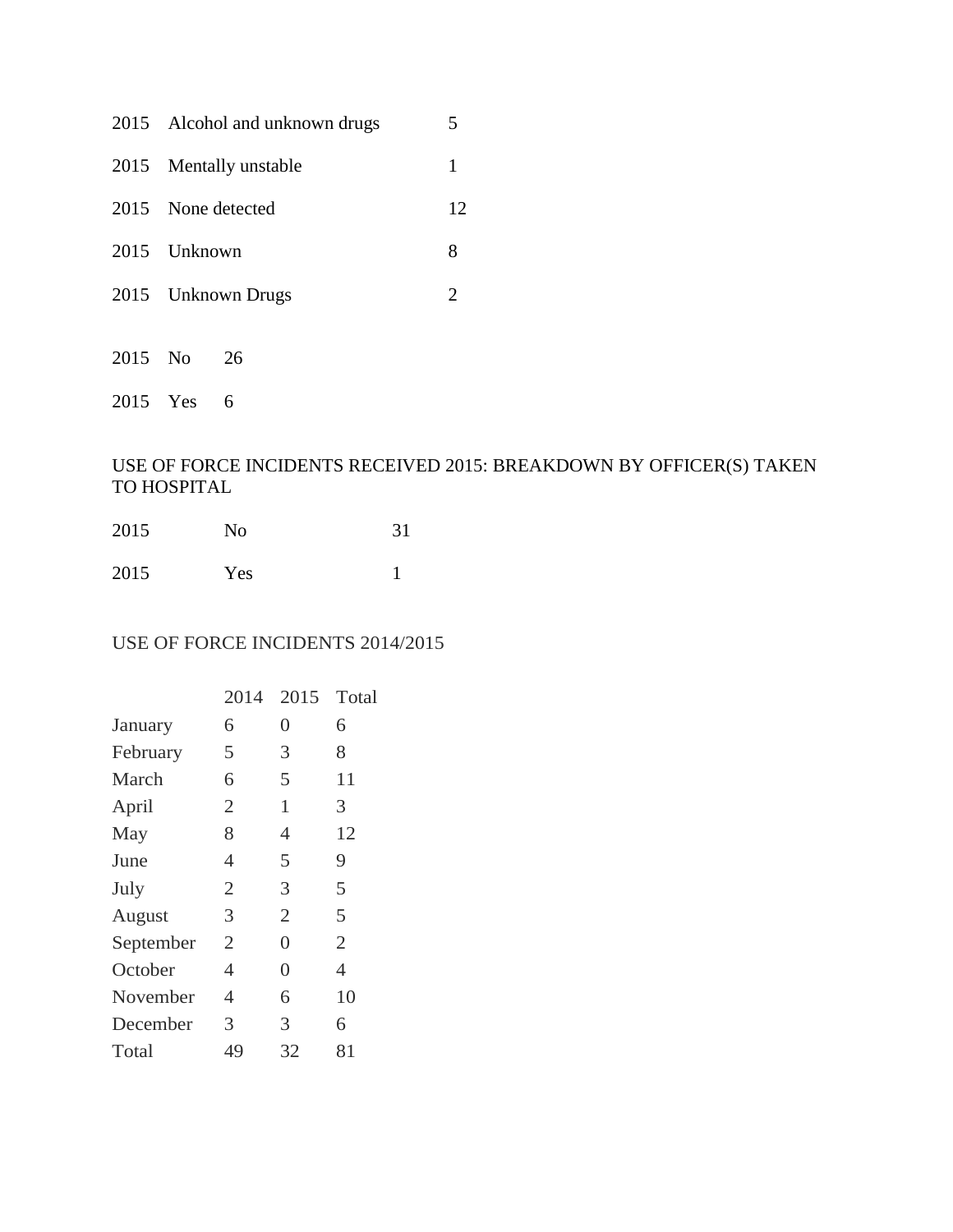## USE OF FORCE 2015: INVOLVED CITIZEN DEMOGRAPHICS

|              | Female         | Male           | Unknown        | Total            |
|--------------|----------------|----------------|----------------|------------------|
| Asian        | $\overline{0}$ | $\overline{0}$ | $\overline{0}$ | $\boldsymbol{0}$ |
| <b>Black</b> | 3              | 15             | $\overline{0}$ | 18               |
| Hispanic     | $\overline{0}$ | $\overline{0}$ | $\overline{0}$ | $\boldsymbol{0}$ |
| Other        | $\overline{0}$ | 1              | $\overline{0}$ | 1                |
| White        | $\overline{0}$ | 13             | $\overline{0}$ | 13               |
| Total        | 3              | 28             | $\overline{0}$ | 32               |

## USE OF FORCE 2015: INVOLVED OFFICER DEMOGRAPHICS

|              | Female         | Male           | Unknown        | Total            |
|--------------|----------------|----------------|----------------|------------------|
| Asian        | $\overline{0}$ | $\overline{0}$ | $\overline{0}$ | $\boldsymbol{0}$ |
| <b>Black</b> | $\overline{0}$ | 3              | $\overline{0}$ | 3                |
| Hispanic     | $\overline{0}$ | $\overline{0}$ | $\overline{0}$ | $\overline{0}$   |
| Other        | $\overline{0}$ | $\overline{0}$ | $\overline{0}$ | $\boldsymbol{0}$ |
| White        | $\overline{2}$ | 48             | $\overline{0}$ | 50               |
| Total        | $\overline{2}$ | 51             | $\overline{0}$ | 53               |

# USE OF FORCE 2015: OFFICERS BY AGE

|        | 20 to 29 | 30 to 39 | 40 to 49 | > 50     | Total |
|--------|----------|----------|----------|----------|-------|
| Male   | 28       | 14       | 4        |          | 48    |
| Female |          | $\theta$ |          | $\theta$ |       |
| Total  | 29       | 14       |          |          | 50    |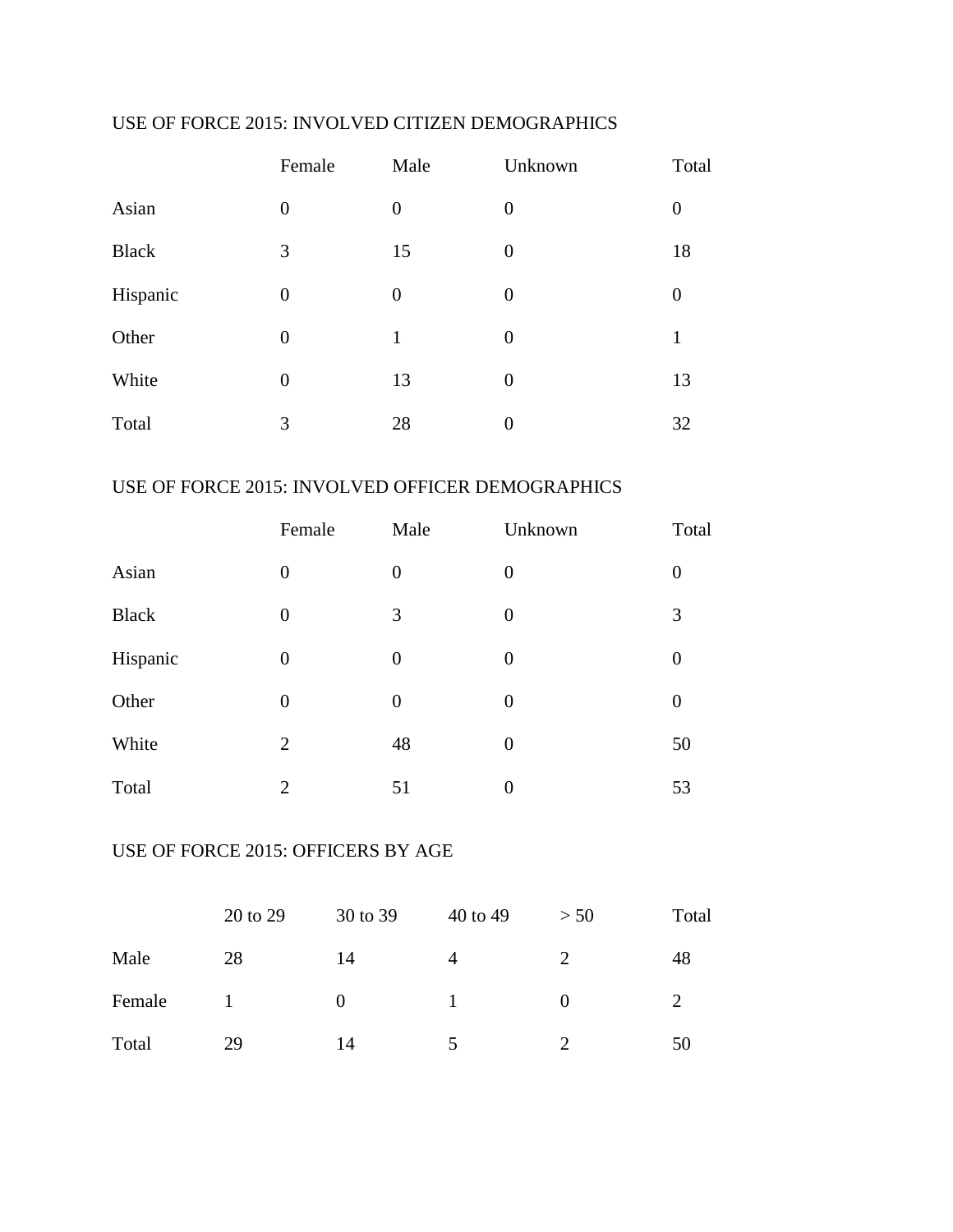| TYPE OF FORCE TALLY:       | <b>EFFECTIVE</b>     | <b>NOT EFFECTIVE</b> |                |
|----------------------------|----------------------|----------------------|----------------|
| Type of force              | # %                  | # %                  | Total #        |
| Aerosol Agent              | 5 100%               | 0 0%                 | 5              |
| <b>Compliance Controls</b> | 0%<br>$\overline{0}$ | 2 100%               | $\overline{2}$ |
| Deadly Force               | 2 100%               | 0 0%                 | 3              |
| No Force Used              | 1 50%                | 1 50%                | $\overline{2}$ |
| <b>Physical Controls</b>   | 10 100%              | 0 0%                 | 10             |
| Police K-9                 | 90%<br>9             | 1 10%                | 10             |
| Strikes/Kicks              | 71%<br>5             | 2 2 9 %              | 7              |
| Taser                      | 63%<br>5             | 3 3 8 %              | 8              |

# CITIZEN RESISTANCE TALLY:

| Reason                   | Count | Percent of total |
|--------------------------|-------|------------------|
| <b>Active Aggression</b> | 12    | 24%              |
| <b>Active Resistance</b> | 29    | 57%              |
| Deadly Force Assault     | 2     | 4%               |
| Inactive Resistance      | 2     | 4%               |
| Passive Resistance       | 6     | 12%              |
| Total<br>-51             |       |                  |

# CITIZEN CONDITION TALLY:

| Condition or injury | Count | Percent of total |
|---------------------|-------|------------------|
| No injuries noted   | 10    | 24%              |
| No Visible Injuries |       | 2%               |
| None                |       | 2%               |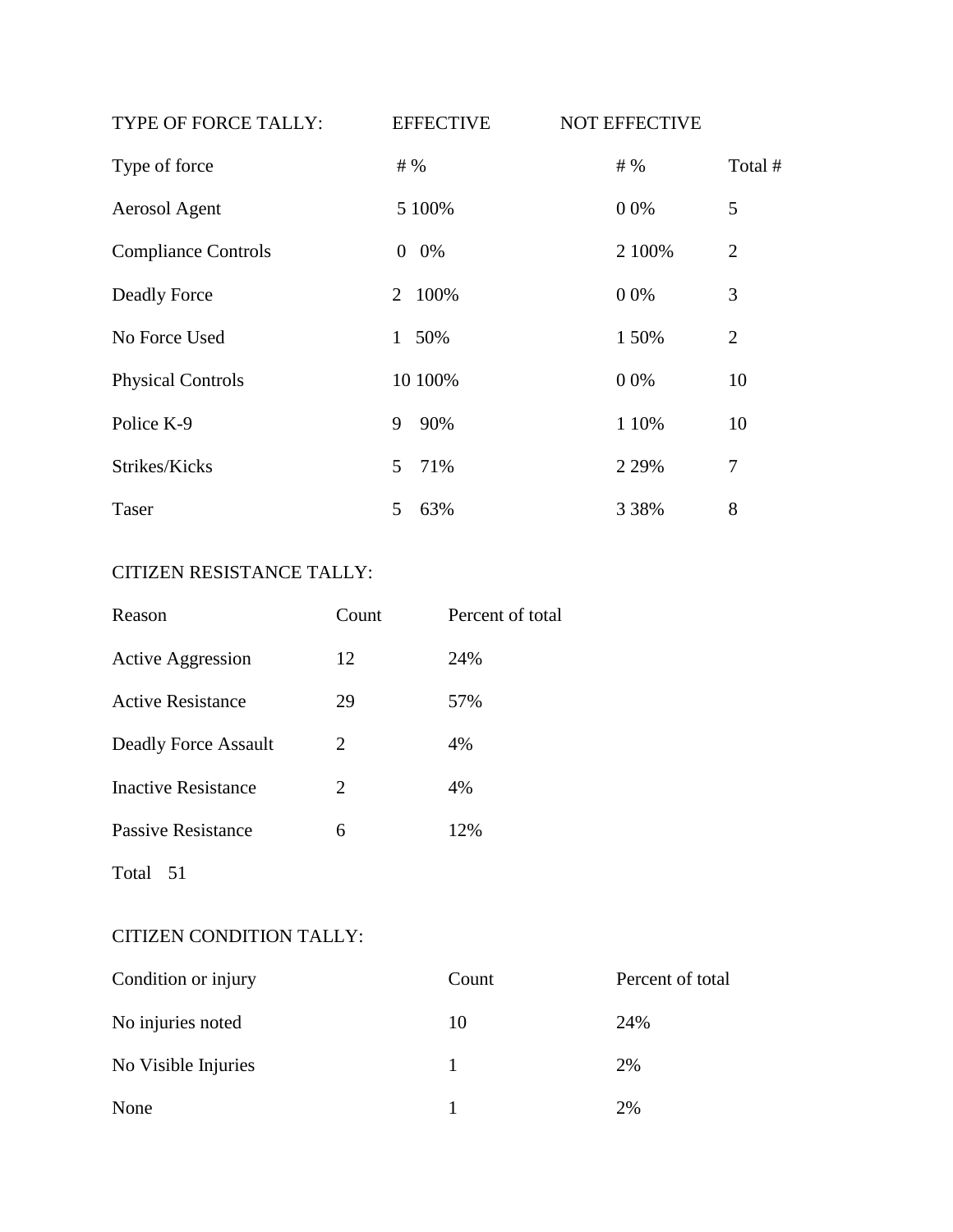| Photos Taken                   |    | 17% |
|--------------------------------|----|-----|
| <b>Treatment Provided-BCHS</b> | 12 | 29% |
| <b>Treatment Provided-EMS</b>  | 3  | 7%  |
| <b>Treatment Refused</b>       | 1  | 2%  |
| <b>Treatment Requested</b>     | 1  | 2%  |
| Visible Injuries               | 5  | 12% |
| Total                          | 41 |     |

# CITIZEN ARRESTED IN CONJUNCTION WITH USE-OF-FORCE (# INCIDENTS):

|                | Count | Percent of total |
|----------------|-------|------------------|
| N <sub>o</sub> | 4     | 12%              |
| Yes            | 28    | 88%              |
| Total          | 32    |                  |

# TALLY OF CHARGES AGAINST INVOLVED CITIZENS:

| Charge      | Count | Percent of total |
|-------------|-------|------------------|
| Felony      | 20    | 65%              |
| Misdemeanor | 11    | 35%              |
| Total       | 31    |                  |

# CITIZEN WAS INJURED IN CONJUNCTION WITH USE-OF-FORCE (# INCIDENTS):

|                | Count | Percent of total |
|----------------|-------|------------------|
| N <sub>o</sub> | 16    | 50%              |
| Yes            | 16    | 50%              |
| Total          | 32    |                  |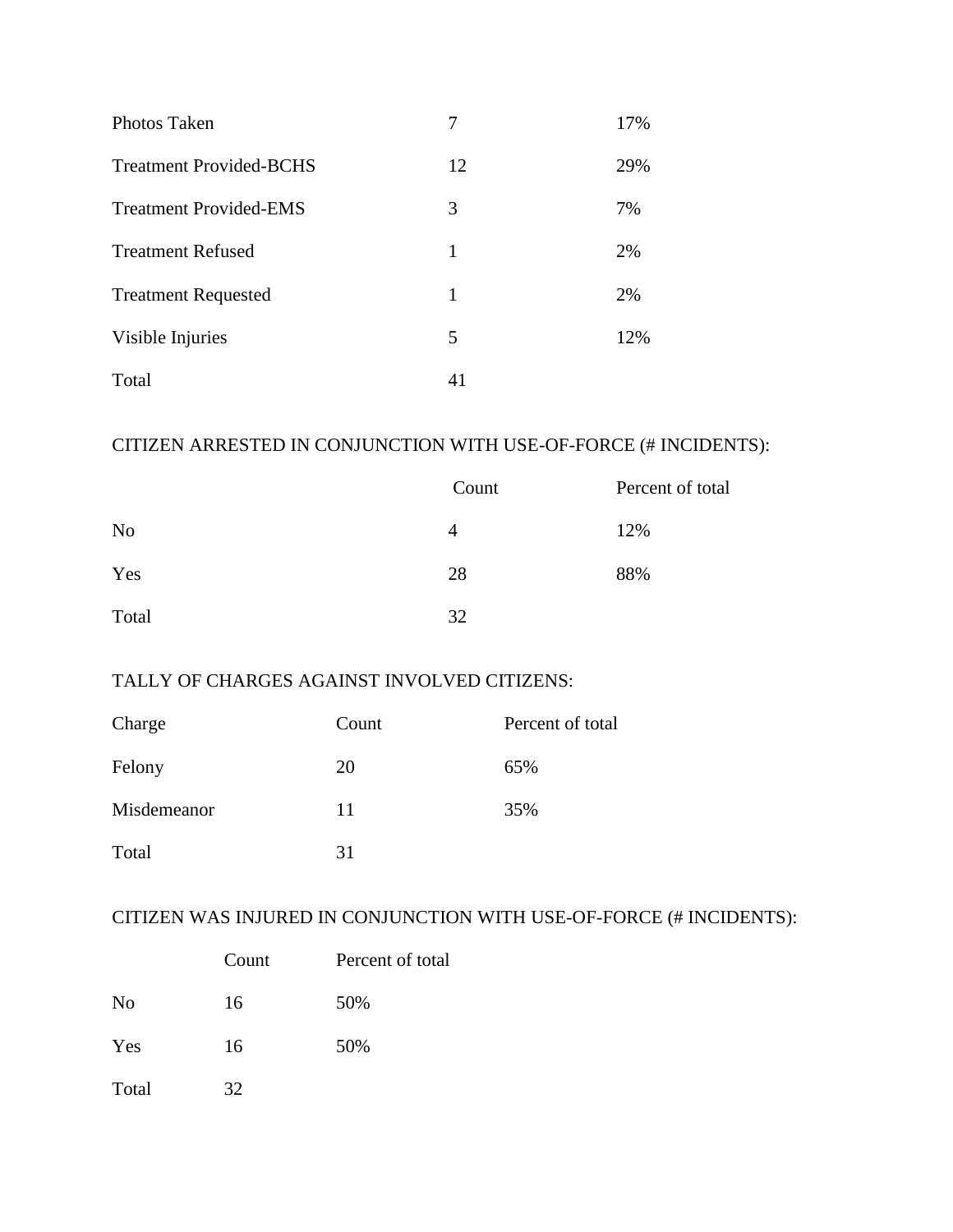## CITIZEN TAKEN TO HOSPITAL IN CONJUNCTION WITH USE-OF-FORCE (# INCIDENTS):

|                | Count | Percent of total |
|----------------|-------|------------------|
| N <sub>0</sub> | 18    | 56%              |
| Yes            | 14    | 44%              |
| Total          | 32    |                  |

### OFFICER INJURIES TALLY:

| Condition                       | Count | Percent of total |
|---------------------------------|-------|------------------|
| Minor                           | 8     | 25%              |
| No injuries noted or visible 24 |       | 75%              |
| Total                           | 32    |                  |

### OFFICER INJURED IN CONJUNCTION WITH USE-OF-FORCE (# INCIDENTS):

|                | Count | Percent of total |
|----------------|-------|------------------|
| N <sub>o</sub> | 26    | 81%              |
| Yes            | 6     | 19%              |
| Total          | 32    |                  |

### OFFICER TAKEN TO HOSPITAL IN CONJUNCTION WITH USE-OF-FORCE (# INCIDENTS):

| N <sub>0</sub> | Count<br>31 | Percent of total<br>97% |
|----------------|-------------|-------------------------|
| Yes            |             | 3%                      |
| Total          | 32          |                         |